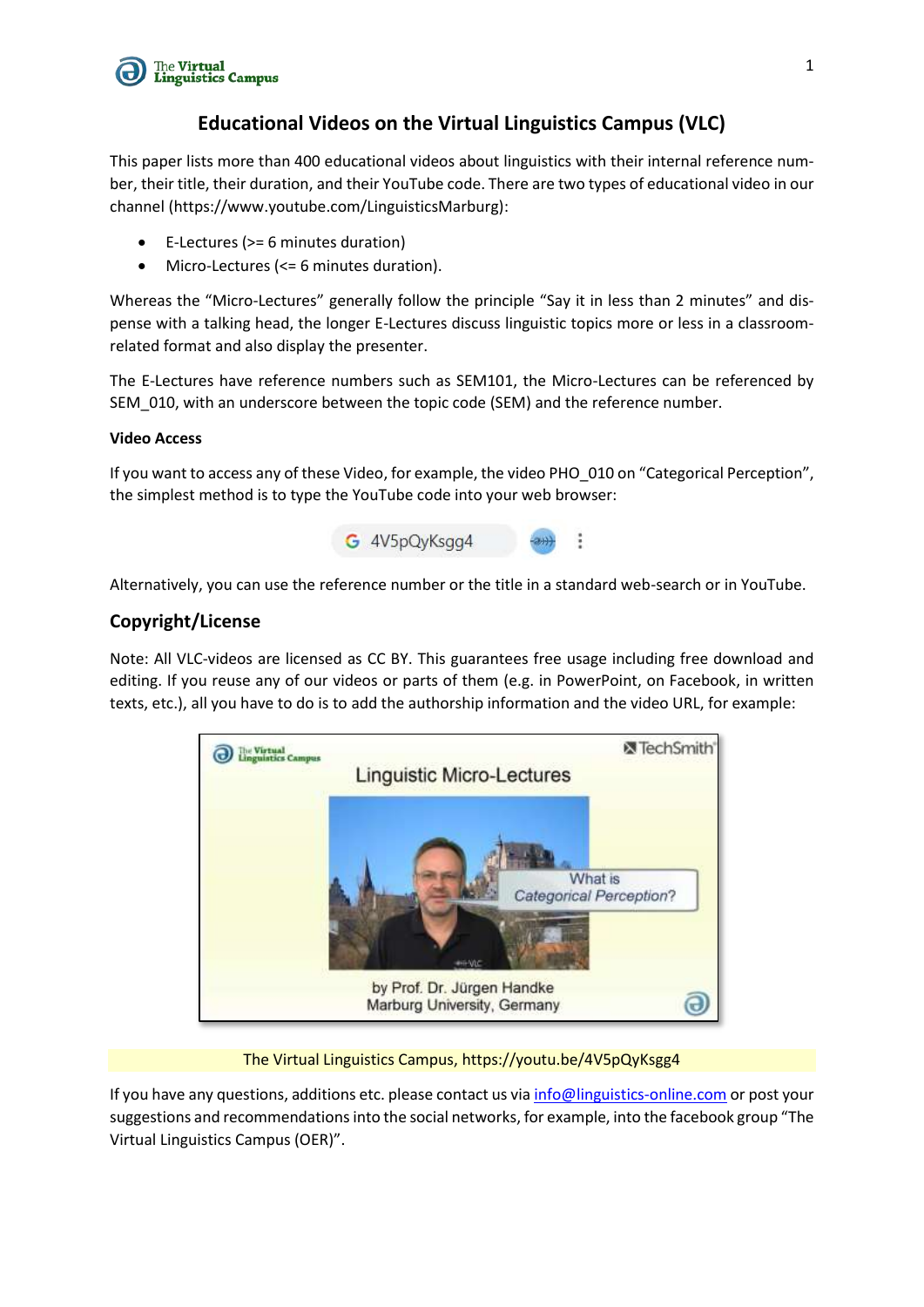

## **E-Lectures: General (Gen)**

| Ref. No.      | <b>Title</b>                                 | Duration | <b>YouTube Code</b> |
|---------------|----------------------------------------------|----------|---------------------|
| GEN101        | Morpho-Graphemics                            | 19:02    | tb DM69zbhY         |
| GEN101        | BrE vs. AmE                                  | 10:57    | J2FlxSVXAPE         |
| <b>GEN102</b> | Language and Linguistics                     | 14:09    | LorhwnfLn8Q         |
| <b>GEN102</b> | Communication                                | 14:47    | YrH5gnxe-wc         |
| <b>GEN102</b> | What is Linguistics (not)?                   | 07:26    | bzz1pFWAtMo         |
| <b>GEN105</b> | 5 Reasons for Linguistics with David Crystal | 08:52    | q8GZXTPCZiU         |
| <b>GEN106</b> | Christian Mair on "Progress in Linguistics"  | 12:38    | 21a-IOghoK0         |
| <b>GEN107</b> | Anke Luedeling on "Corpus Linguistics"       | 09:55    | r4VILAGHVCs         |
| <b>GEN108</b> | Martin Hilpert "Is Linguistics a Science?"   | 15:43    | MnOQA8BsvSc         |
| <b>GEN109</b> | Martin Hilpert "Why Study Linguistics?"      | 16:22    | H-J9oBG2B9o         |
| <b>GEN110</b> | Words for "Mom" and "Dad" across languages   | 05:37    | TZgr-3QBviY         |
| <b>GEN111</b> | Martin Hilpert on "Linguistic Experiments"   | 14:19    | eieGrgPrDuM         |
| <b>GEN120</b> | Universal Grammar - Part 1                   | 08:30    | 517XJ3eOlzg         |
| <b>GEN130</b> | The 10 Oldest Living Languages               | 10:51    | mPywBLzlTfI         |
| <b>GEN140</b> | The Evolution of Writing                     | 09:06    | DpXAjekdQNM         |
| <b>GEN141</b> | <b>Modern Writing Systems</b>                | 09:44    | 9noNcgJXQPY         |

## **E-Lectures: Phonetics (Pho)**

| Ref. No.      | <b>Title</b>                          | Duration | <b>YouTube Code</b> |
|---------------|---------------------------------------|----------|---------------------|
| <b>PHO101</b> | Phonetics (Overview)                  | 11:25    | DnBxhoHnG8I         |
| <b>PHO101</b> | The Speech Chain                      | 07:39    | JvBujdH5DhA         |
| <b>PHO103</b> | Speech Anatomy                        | 12:05    | /-m-gudHhLxc        |
| PHO104        | Airstream Mechanisms                  | 14:06    | <b>KuxbGeGHFPs</b>  |
| <b>PHO105</b> | Phonation                             | 13:56    | f62dqc-L36o         |
| <b>PHO106</b> | Basic Segments of Speech (Consonants) | 18:46    | jF9qTJD25lg         |
| <b>PHO107</b> | Basic Segments of Speech (Vowels 1)   | 16:30    | xa5bG wrK7s         |
| <b>PHO107</b> | Basic Segments of Speech (Vowels 2)   | 15:59    | kB8PyODhC 8         |
| <b>PHO108</b> | <b>Suprasegmental Features</b>        | 15:45    | Kpdgi6_qeU4         |
| <b>PHO120</b> | Sound Waves                           | 12:27    | RJi6SkfP4cg         |
| <b>PHO121</b> | <b>Speech Analysis</b>                | 19:02    | MyNrmiJQ4dl         |
| <b>PHO130</b> | Speech Perception                     | 13:42    | xY6DBIusIsI         |
| <b>PHO131</b> | The Auditory System                   | 08:09    | PQEWp Ms1Ao         |

## **Micro-Lectures: Phonetics (Pho)**

| Ref. No. Title |                                                 |       | Duration   YouTube Code |
|----------------|-------------------------------------------------|-------|-------------------------|
|                | PHO 007   Constructing the Cardinal Vowel Chart | 01:20 | S634ry9qpJw             |
|                | PHO_010   Categorial Perception                 | 02:11 | 4V5pQyKsgg4             |
|                | PHO 011 Co-Articulation                         | 01:59 | xdu6Np7 eAg             |
|                | PHO 012 Diphthongs                              | 01:57 | XnIVn22iWol             |
|                | PHO 013   Formants                              | 02:02 | sqfhA9mwAuA             |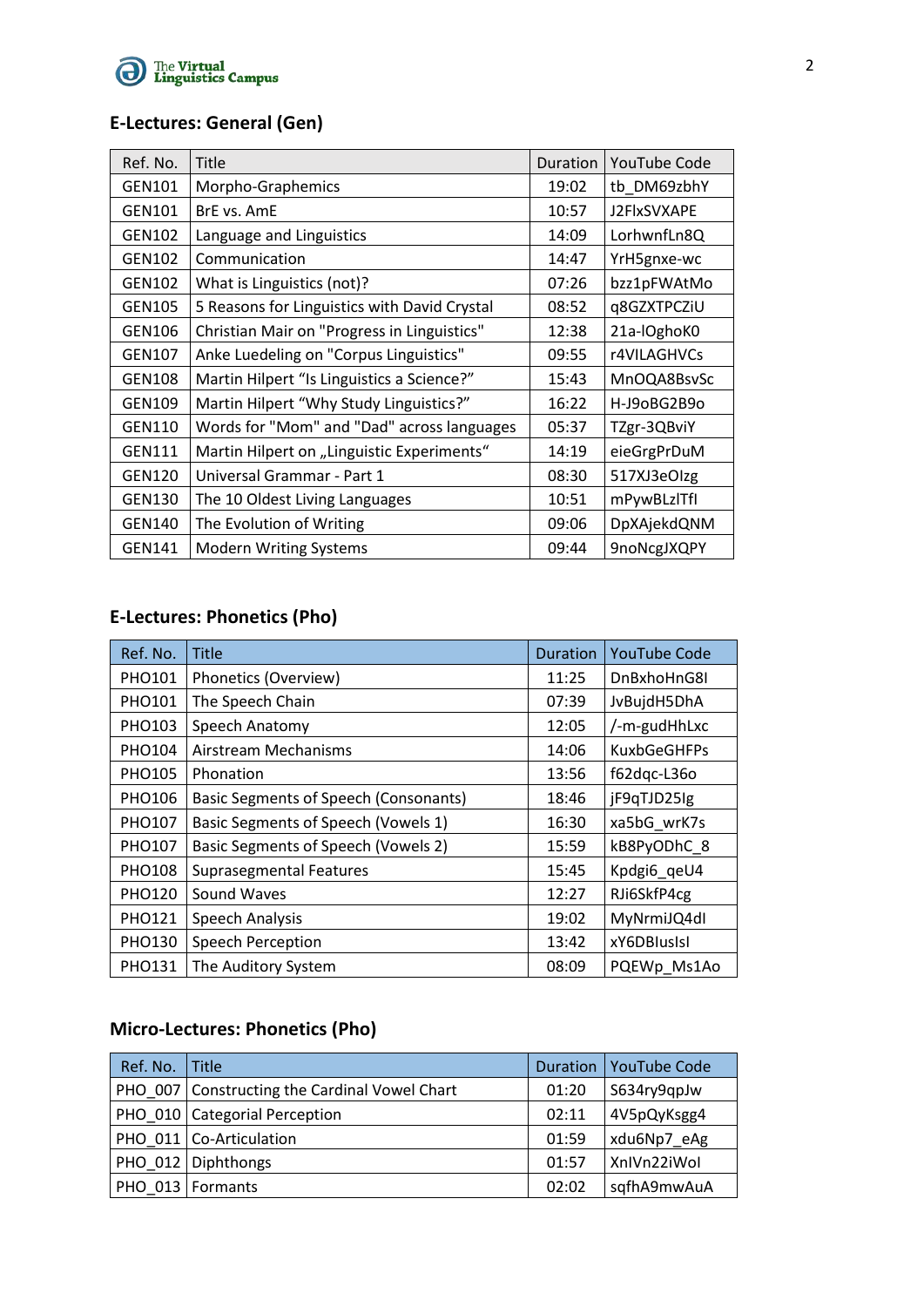

|                  | PHO 014 Nasalization                    | 01:39 | qyJh-dO2L6Q        |
|------------------|-----------------------------------------|-------|--------------------|
|                  | PHO 015   Secondary Articulation        | 02:05 | OplhoJ16xj0        |
| PHO 016 Sonority |                                         | 01:50 | uSln7HUX000        |
|                  | PHO 017 Spectograms                     | 02:02 | xaQHBNBAMMA        |
|                  | PHO 210 Reading Spectograms: Consonants | 04:01 | J-RVpvofhSY        |
|                  | PHO_211   Reading Spectograms: Vowels   | 04:00 | mWel5j-F8IE        |
|                  | PHO 212   Reading Spectograms: Words 1  | 02:05 | <b>TEOIAnXNFFQ</b> |
|                  | PHO 213   Reading Spectograms: Words 2  | 02:25 | j9olhC9QRPg        |

# **E-Lectures: Phonology (PHY)**

| Ref. No.      | <b>Title</b>                        | <b>Duration</b> | <b>YouTube Code</b> |
|---------------|-------------------------------------|-----------------|---------------------|
| PHY101        | Phonetics vs. Phonology             | 13:15           | De4iMKxSpgY         |
| PHY101        | The Phoneme 1                       | 14:11           | f3UpSsH3Tb0         |
| PHY102        | The Phoneme 2                       | 15:00           | W_o-jA7TvYA         |
| PHY103        | <b>Distinctive Features 1</b>       | 21:26           | 8Pa0pm8a_dY         |
| PHY104        | <b>Distinctive Features 2</b>       | 21:49           | GXRL5KNNXwg         |
| PHY111        | <b>Phonetic Transcription 1</b>     | 14:48           | tt-IbhLHO1Y         |
| <b>PHY112</b> | <b>Phonetic Transcription 2</b>     | 12:05           | mUydNnU4Mvo         |
| <b>PHY117</b> | The Great Vowel Shift               | 19:28           | zyhZ8NQOZeo         |
| <b>PHY121</b> | <b>Comparative Phonology</b>        | 16:44           | dHL1gglwVZ4         |
| <b>PHY122</b> | <b>Vowels and Vocalic Change</b>    | 14:57           | UQTg9y_Qex0         |
| <b>PHY201</b> | The Phonological Varieties of PDE 1 | 14:37           | 0XC9xL1SNg8         |
| <b>PHY205</b> | PDE Suprasegmental Phonology 1      | 14:08           | TtH JBiaKkM         |
| <b>PHY206</b> | PDE Suprasegmental Phonology 2      | 13:54           | 7txmpVLUIQM         |
| <b>PHY207</b> | <b>PDE Connected Speech</b>         | 17:52           | vsmEMJFgSjw         |
| <b>PHY210</b> | English in England: RP              | 12:35           | Kf27GOVHV2A         |
| <b>PHY211</b> | The Sound System of RP              | 18:37           | 903WmFnt5ag         |
| <b>PHY212</b> | English in England: Beyond RP       | 12:49           | G0ueYcG9npl         |
| <b>PHY220</b> | English in North America (Overview) | 13:32           | SUyG--G0A8k         |
| <b>PHY221</b> | English in NA 2 (Sound Changes)     | 14:22           | d8WFuwRvvF4         |
| <b>PHY222</b> | The North American Vowel System     | 13:49           | kN9ywVglcCk         |
| <b>PHY230</b> | The Sound System of German          | 16:49           | uc-mtGPD3-U         |
| <b>PHY231</b> | RP vs. German 1                     | 20:16           | KJHa4Mzw3lY         |
| <b>PHY232</b> | RP vs. German 2                     | 23:29           | 3RLQO5EUlxU         |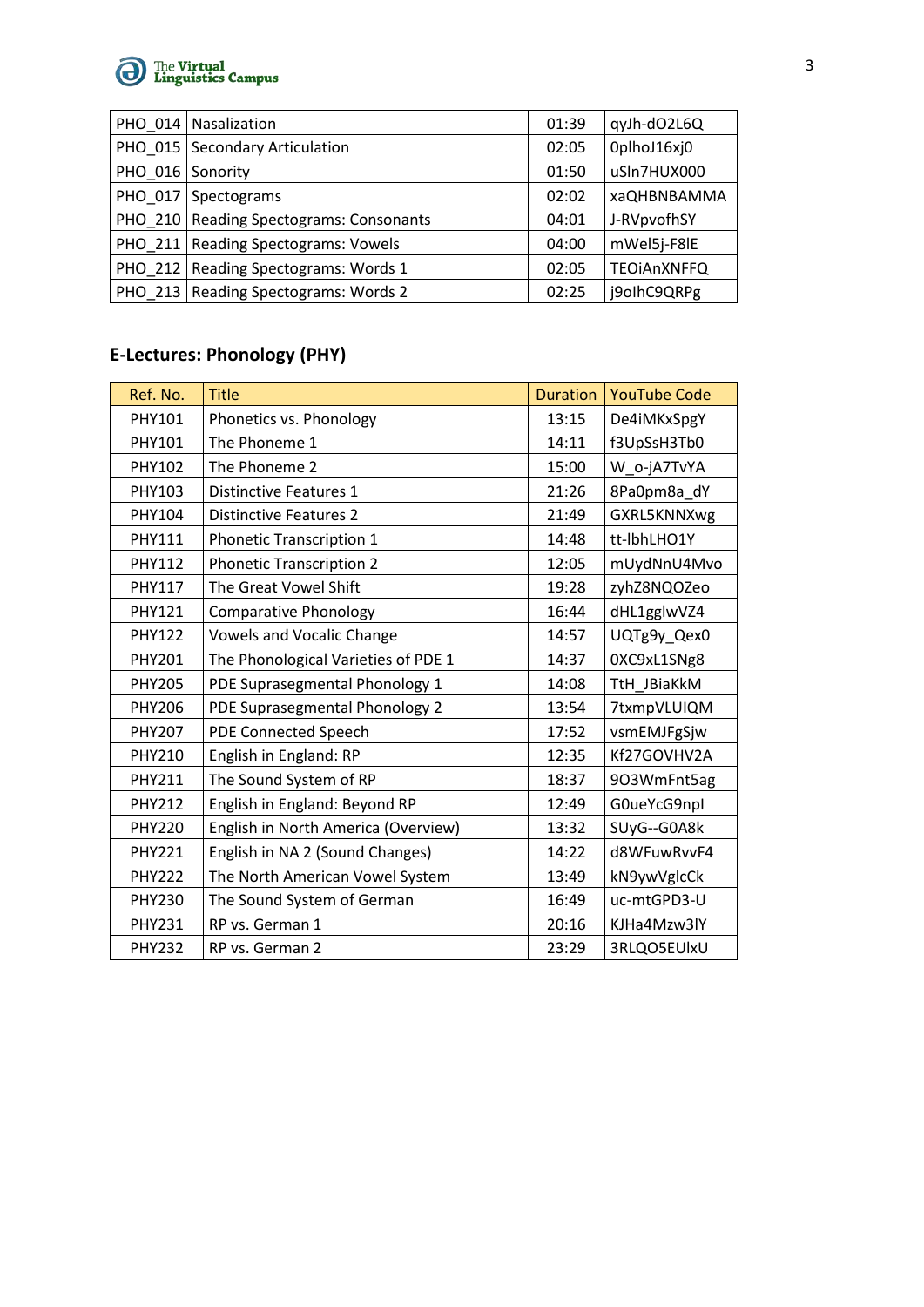

## **Micro-Lectures: Phonology (PHY)**

| Ref. No. | <b>Title</b>                      | <b>Duration</b> | <b>YouTube Code</b> |
|----------|-----------------------------------|-----------------|---------------------|
| PHY_010  | "r"-Liaison                       | 01:48           | XtXxLYkSLtg         |
| PHY_011  | Liaison                           | 02:10           | S45rS7KKpNQ         |
| PHY_012  | Ablaut                            | 01:34           | knXsLkUCEio         |
| PHY 013  | Archiphonemes                     | 02:05           | C1EhcdSMHGg         |
| PHY_014  | Assimilation                      | 02:05           | 99JWcCWmqr4         |
| PHY_015  | Elision                           | 01:47           | 6xw8Q3Tn57c         |
| PHY 016  | <b>Minimal Pairs</b>              | 02:06           | NWe22vTDsFU         |
| PHY_017  | <b>Finding Minimal Pairs</b>      | 02:01           | AamlwidgEhQ         |
| PHY_018  | <b>Free Variation</b>             | 01:44           | G8It46IbnuM         |
| PHY_019  | Pattern Congruity                 | 01:52           | tH_ZNtJPaUs         |
| PHY 020  | Phonotactics                      | 01:28           | wj08Xp3XS8Y         |
| PHY_021  | Rhoticity                         | 01:20           | mlrlwbLR7mk         |
| PHY_022  | <b>Shift Stress</b>               | 01:55           | bEhXX9Jj6j0         |
| PHY_023  | The IPA                           | 01:48           | 7QlqlWDUH-Q         |
| PHY_024  | The Phoneme                       | 01:54           | vQoRNrWJBGY         |
| PHY_025  | The Syllable                      | 01:55           | wHKcaS3ND4Y         |
| PHY 026  | Umlaut                            | 01:24           | 0GFgWs0cnxl         |
| PHY_027  | <b>Lexical Stress</b>             | 01:43           | HpwGhr4MIOo         |
| PHY_028  | <b>Complementary Distribution</b> | 01:51           | B8_Jm5imcWs         |
| PHY_029  | Weakening                         | 01:52           | PPT_v-dLYOQ         |
| PHY 030  | Stress-Timed (vs. Syllable-Timed) | 01:12           | aAQzRwZOUzA         |

# **E-Lectures: Morphology (MOR)**

| Ref. No.      | <b>Title</b>                     | Duration | <b>YouTube Code</b> |
|---------------|----------------------------------|----------|---------------------|
| <b>MOR101</b> | The Nature of Words              | 11:39    | Bp 53n7cs68         |
| <b>MOR101</b> | The Analysis of Words            | 14:39    | Stx1YsgfBhw         |
| <b>MOR102</b> | <b>Morphological Processes</b>   | 15:00    | zDh2W7Gztcs         |
| <b>MOR102</b> | <b>Morphological Operations</b>  | 14:05    | DM2utApO 3Q         |
| <b>MOR104</b> | <b>Morphological Processes</b>   | 05:57    | 1tDZD4Jzgio         |
| <b>MOR104</b> | <b>Morphological Operations</b>  | 05:30    | sWMc0Lik9JE         |
| <b>MOR106</b> | <b>Morphological Alternation</b> | 07:50    | Mp4wnANGn4s         |
| <b>MOR106</b> | Morphological Analysis (Latin)   | 12:23    | Qm2AF2Khnw8         |
| <b>MOR106</b> | Morphological Analysis (PDE)     | 10:32    | 8TrttfN9bz8         |
| <b>MOR107</b> | Reduplication                    | 05:43    | tfMiueVNAWQ         |
| <b>MOR111</b> | Derivation                       | 07:32    | QbEmwxlilUw         |
| <b>MOR112</b> | Compounding                      | 06:46    | Yiv6Uwgj7Al         |
| <b>MOR113</b> | Other Word-Forms                 | 18:42    | IVphoxOZJA4         |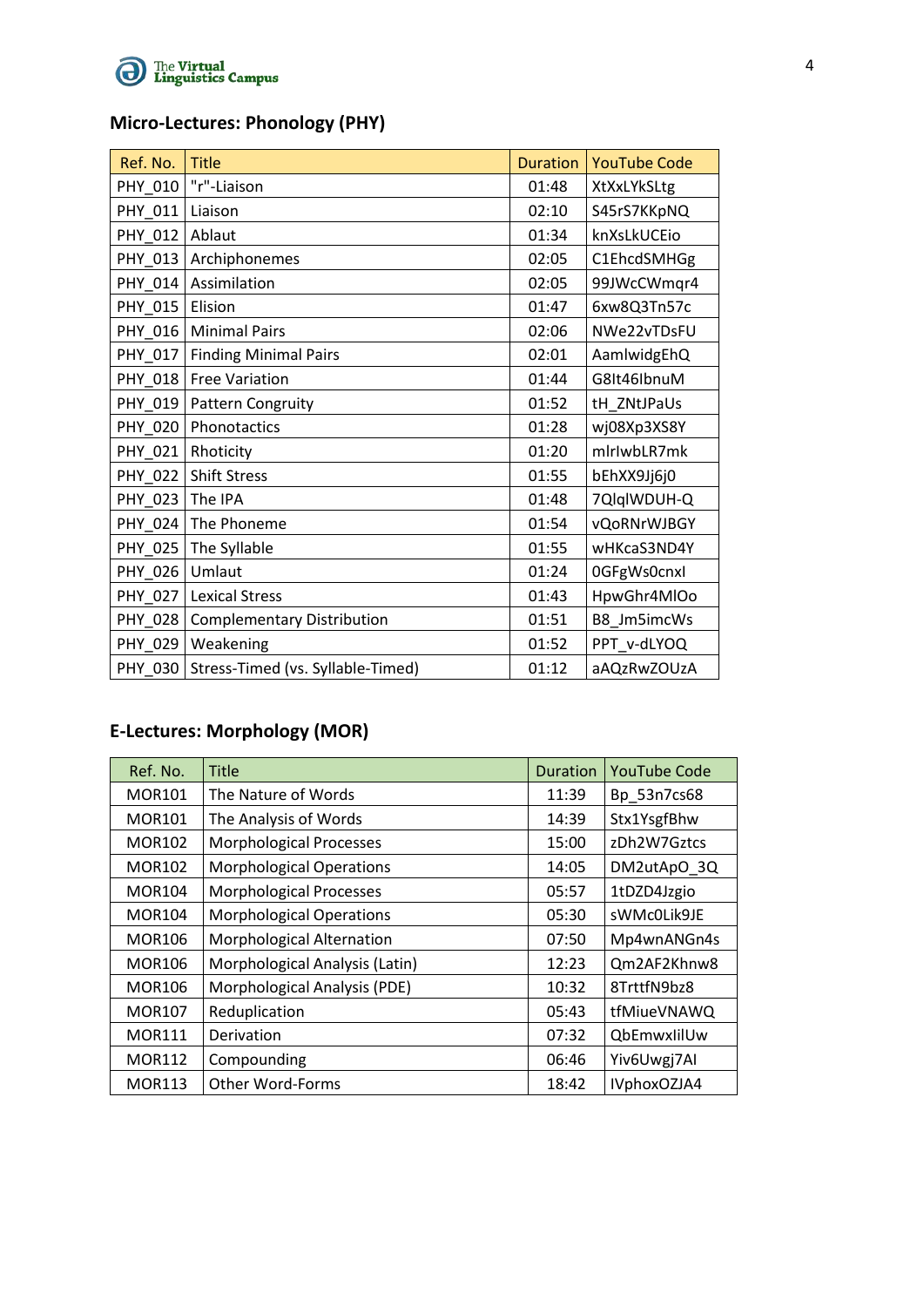

## **Micro-Lectures: Morphology (MOR)**

| Ref. No.       | <b>Title</b>                     | Duration | <b>YouTube Code</b> |
|----------------|----------------------------------|----------|---------------------|
| MOR 010        | Abbreviations                    | 01:42    | s58LvuW6jpw         |
| MOR $011$      | Acronyms                         | 01:32    | <i>isuloAAJDBQ</i>  |
| MOR_012        | Affixes                          | 02:05    | /-J3w2S3nUG4        |
| MOR_013        | Allomorphs                       | 01:43    | tMJfR7OMauY         |
| MOR_014        | <b>Analogical Restructuring</b>  | 01:11    | I8EA0brRNPk         |
| MOR 015        | <b>Blends</b>                    | 01:24    | Vk Ue1 6rBw         |
| MOR 016        | Conversion                       | 01:43    | f hlGJVtrp8         |
| MOR 017        | <b>Endocentric Compounds</b>     | 01:16    | OkghO5cAG E         |
| $MOR_018$      | <b>Exocentric Compounds</b>      | 01:33    | OCE9zUTDNjA         |
| MOR_019        | Headedness (in Compounds)        | 01:57    | Xu9ZTzBd7Ok         |
| MOR_020        | Lexemes                          | 01:47    | Fww1u6eNwxc         |
| MOR_021        | Morphs and Morphemes             | 01:41    | EFIXMYNZ2Hk         |
| MOR 022        | <b>Neoclassical Compounds</b>    | 01:55    | 9f2pa8cn3fc         |
| MOR_023        | <b>Phonological Conditioning</b> | 01:52    | tdTQERani2U         |
| MOR 024        | Roots                            | 01:42    | x5_FESeEa14         |
| <b>MOR 025</b> | Suppletion                       | 01:42    | 1rOgFWuna4w         |

# **E-Lectures: Syntax (SYN)**

| Ref. No.      | <b>Title</b>                               | <b>Duration</b> | <b>YouTube Code</b> |
|---------------|--------------------------------------------|-----------------|---------------------|
| SYN101        | <b>Syntactic Categories in PDE</b>         | 20:32           | iRkmhb_E3Eg         |
| SYN102        | <b>Syntactic Functions in PDE</b>          | 14:35           | tb_RuFzK7Ao         |
| SYN103        | Grammar (Overview)                         | 09:58           | JRIX8Jiq_Z4         |
| SYN104        | <b>Generative Grammar</b>                  | 11:23           | jc2bL1z9Wh4         |
| SYN106        | The Sentence 1                             | 11:16           | Ble3vCdHWU4         |
| SYN107        | <b>Constituent Tests</b>                   | 17:39           | pF0RgB1dZTU         |
| SYN107        | <b>Constituent Analysis, First Steps</b>   | 14:21           | Tq-oviV5hK8         |
| <b>SYN108</b> | More on Constituents 1                     | 14:18           | 1-W5SFUujxl         |
| SYN109        | More on Constituents 2                     | 10:44           | qFe-DBSDPx4         |
| SYN109        | Phrase Structure 1                         | 11:36           | QOLYcO-So_c         |
| SYN109        | <b>Word Stores</b>                         | 13:52           | auKKVdAcA00         |
| SYN109        | Lexical Insertion                          | 14:57           | qys58S6EUp8         |
| SYN110        | Variants of Generative Grammar             | 17:21           | OdL9gMSW3Pg         |
| <b>SYN120</b> | The Verb in PDE 1                          | 10:53           | ORHKHzmUSKc         |
| SYN121        | The Verb in PDE 2                          | 16:32           | eUIC2uG6Q7w         |
| SYN121        | The Verb in PDE 3                          | 13:12           | othmJr4mKuQ         |
| <b>SYN122</b> | The Function of the Verb - Tense           | 17:12           | fnUMTkt6B1g         |
| SYN123        | The Function of the Verb - Aspect & Voice  | 20:13           | 0lhxm3QEP34         |
| <b>SYN124</b> | The Function of the Verb - Mood & Modality | 13:10           | h4T1m6eVQcg         |
| <b>SYN125</b> | The Noun Phrase in PDE                     | 18:34           | XrpF_liRHQA         |
| SYN126        | <b>Head Nouns - Noun Classes</b>           | 12:55           | rTWPtIHG2LQ         |
| <b>SYN126</b> | <b>Head Nouns - Noun Features</b>          | 19:17           | o672gnPZiec         |
| <b>SYN127</b> | Subjects in PDE                            | 12:40           | XDSqmK0vU2k         |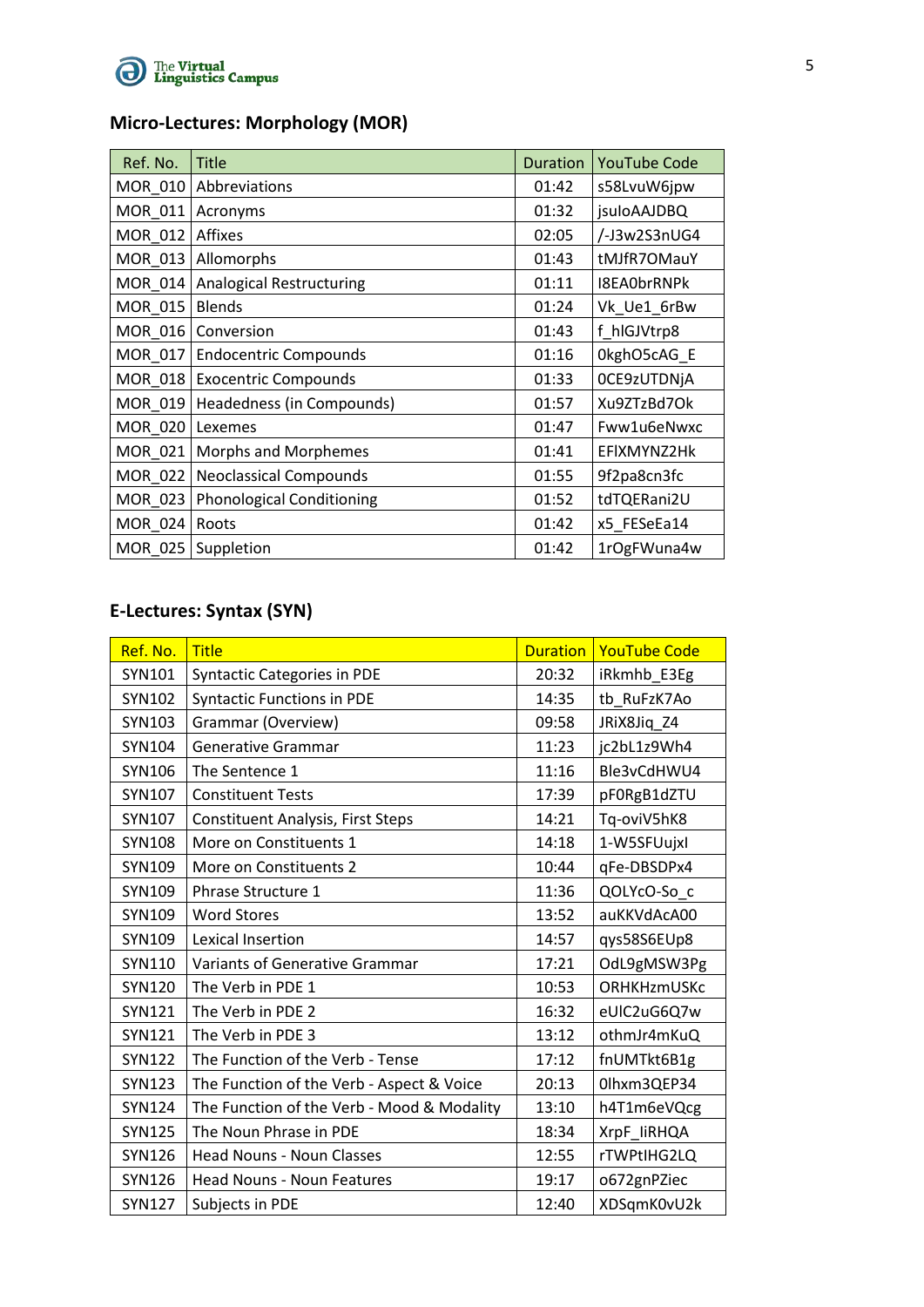

| SYN128   The Adverbial 1                     | 12:28 | dBKQox6M9Uc         |
|----------------------------------------------|-------|---------------------|
| SYN128 The Adverbial 2                       |       | 16:40 Legbxk 7NU    |
| SYN129   The Consequences of Case Syncretism | 13:41 | $\big $ 6uc3cOcPX3A |

## **Micro-Lectures: Syntax (SYN)**

| Ref. No.       | <b>Title</b>                               | <b>Duration</b> | <b>YouTube Code</b> |
|----------------|--------------------------------------------|-----------------|---------------------|
| SYN 010        | Adjuncts                                   | 01:59           | wHs-d2dL7tQ         |
| SYN 011        | Case                                       | 02:02           | fe40YIZo<br>E       |
| SYN 012        | Clauses                                    | 02:00           | btSvkPTz5pI         |
| SYN 013        | <b>Cleft Sentences</b>                     | 02:02           | gqxtgNzdWnQ         |
| SYN 014        | Complements                                | 02:03           | 3kklcyFacgQ         |
| SYN 015        | Ergatives                                  | 01:59           | OK6BrD-grxk         |
| SYN 016        | <b>Middle Constructions</b>                | 01:49           | Z32uj-umTKw         |
| SYN_017        | Phrases                                    | 02:05           | PTavkdREJh8         |
| <b>SYN 018</b> | Recursion                                  | 01:27           | yqyPPaiELyc         |
| SYN 019        | Sentences                                  | 02:00           | Ar2QniQi_NQ         |
| <b>SYN 020</b> | <b>Syntactic Trees</b>                     | 01:24           | gtfpXf 2z58         |
| SYN 021        | The Adverbial                              | 02:09           | rOYw8O9LWtM         |
| <b>SYN 022</b> | The Object                                 | 01:56           | XxqpmBEszuA         |
| <b>SYN 023</b> | The Subject                                | 02:00           | Nm9jrYtvmGA         |
| <b>SYN 024</b> | The Subjunctive (in PDE)                   | 01:49           | ir9JEYrql3I         |
| <b>SYN 025</b> | The Verbal Bracket                         | 01:42           | cdaSzDzKcfY         |
| <b>SYN 026</b> | <b>Thematic Relations</b>                  | 01:51           | RtQk4tM_paQ         |
| <b>SYN 027</b> | <b>Theta Grids</b>                         | 01:23           | sAQaBFLYjq0         |
| <b>SYN 028</b> | The Predicate                              | 01:37           | 8WCuCaxw9yQ         |
| SYN 210        | <b>Constituent Analysis: The AP</b>        | 01:34           | nN4XwxX45Aw         |
| <b>SYN 211</b> | <b>Constituent Analysis: The AdvP</b>      | 01:39           | E60pVnd07Q4         |
| <b>SYN 212</b> | <b>Constituent Analysis: The NP</b>        | 01:38           | Spy3TEm51Bw         |
| <b>SYN 213</b> | <b>Constituent Analysis: The PP</b>        | 01:17           | 5MmjKZAfkuY         |
| <b>SYN 214</b> | <b>Constituent Analysis: The VP</b>        | 01:45           | Cpcnwjpbgxw         |
| <b>SYN 215</b> | <b>Constituent Analysis: The IP</b>        | 02:14           | uoRm93Mbkwc         |
| SYN 216        | <b>Constituent Analysis: The CP</b>        | 01:34           | XjRpiq2sbDU         |
| SYN 1957       | Syntactic Structures (N. Chomsky)          | 02:03           | <b>BsMbQvVQAqQ</b>  |
| SYN 1965       | Aspects of the Theory of Syntax (N.Chomsky | 01:53           | 9LSjoGVVWp4         |
|                | SYN 1968 The Case for Case (C. Fillmore)   | 01:53           | OQXDThb5f4g         |

### **E-Lectures: Semantics (SEM)**

| Ref. No.      | l Title                     | Duration | <b>YouTube Code</b> |
|---------------|-----------------------------|----------|---------------------|
| <b>SEM101</b> | Semantics - An Overview     | 16:35    | 8QZWx XAO1w         |
| <b>SEM101</b> | <b>Word Semantics</b>       | 14:58    | Mw9RBWIEBPs         |
| <b>SEM103</b> | <b>Historical Semantics</b> | 14:58    | 2Z09fQeoxKk         |
| <b>SEM112</b> | Sense                       | 20:09    | <b>DpmmtCgxXMk</b>  |
| <b>SEM113</b> | Reference                   | 19:28    | NtVeofqUKA          |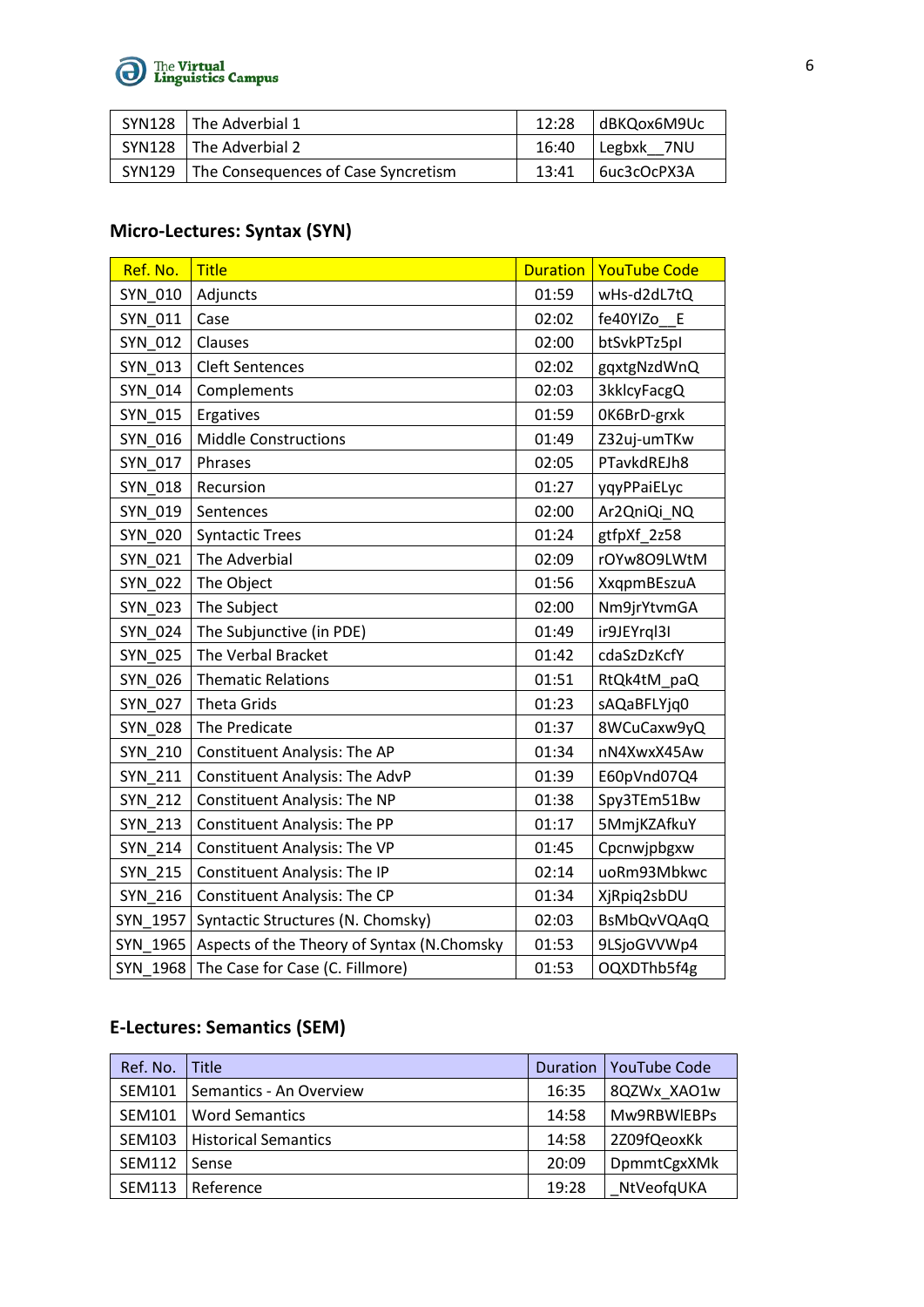

| <b>SEM114</b> | <b>Theories of Word Meaning</b> | 18:10 | ONV38I39PsE        |
|---------------|---------------------------------|-------|--------------------|
| <b>SEM120</b> | <b>Sentence Semantics</b>       | 24:59 | XLvv 5meRNM        |
| <b>SEM121</b> | Propositions                    | 24:39 | hg-h-6ZiEPI        |
| <b>SEM121</b> | Entailment                      | 16:19 | PLt5NMZYRzM        |
| <b>SEM122</b> | Predicate Logic 1               | 15:28 | <b>IhodKMPwShc</b> |
| <b>SEM122</b> | Predicate Logic 2               | 17:13 | bWGHfcaOT1s        |
| <b>SEM130</b> | Ambiguity vs. Vagueness         | 12:21 | Qmy1BlurD48        |
| <b>SEM131</b> | Ambiguity                       | 21:27 | cYYUteTBtxo        |
| <b>SEM132</b> | Vagueness                       | 11:10 | SI8ShI0jaak        |
| <b>SEM141</b> | Speech Acts - An Overview       | 14:28 | rs6077SkIOo        |
| <b>SEM142</b> | Conversation - An Overview      | 14:56 | U BUIW61DTs        |
| <b>SEM143</b> | <b>Deixis</b>                   | 15:06 | /-LK-Ic0wLf8       |
| <b>SEM143</b> | Local Reference                 | 04:45 | IKkR7c5pc8c        |

# **Micro-Lectures: Semantics (SEM)**

| Ref. No. | <b>Title</b>                                  | <b>Duration</b> | <b>YouTube Code</b> |
|----------|-----------------------------------------------|-----------------|---------------------|
| SEM_001  | Reference                                     | 02:08           | 8IMy0KJJrNw         |
| SEM 005  | Synonymy                                      | 01:32           | j0scG0NHaok         |
| SEM 006  | Hyponymy                                      | 01:57           | GvaC2RHn3V0         |
| SEM 007  | Meronymy                                      | 01:27           | <b>kOIIYfFCIXU</b>  |
| SEM 008  | Antonymy                                      | 02:06           | KTDnSUSyYS0         |
| SEM 010  | Conjunction (Logic)                           | 02:04           | mWgG-PCHXmU         |
| SEM_011  | Disjunction (Logic)                           | 01:59           | CkVSg1pmj7I         |
| SEM 012  | Equivalence (Logic)                           | 01:47           | DqK5hb7xJdM         |
| SEM_013  | Implication (Logic)                           | 02:06           | b2Bxamp2JlQ         |
| SEM 014  | Negation (Logic)                              | 01:17           | RBIEhYfZEcQ         |
| SEM 015  | <b>Figurative Use</b>                         | 01:47           | tOJQRdZU2hI         |
| SEM 016  | Iconicity                                     | 01:59           | a5CA AVk84I         |
| SEM_017  | Implicatures                                  | 01:49           | or9uxoTzrpo         |
| SEM_018  | Onomatopoeia                                  | 02:00           | k9vn k9dGcw         |
| SEM 019  | <b>Predications and Predicates</b>            | 02:01           | LvGB2zee-gs         |
| SEM_020  | Propositions                                  | 02:02           | 2SamyUMXy18         |
| SEM 022  | <b>Structural Ambiguity</b>                   | 01:55           | fzXCi_ansj8         |
|          | SEM 024 Scope Ambiguity                       | 01:41           | yNn3PyDnDeg         |
|          | SEM 110 Predications and Predicates (Spanish) | 02:07           | 52DxBcJ DKQ         |

# **E-Lectures: Language Typology (TYP)**

| Ref. No.      | Title                           | Duration | <b>YouTube Code</b> |
|---------------|---------------------------------|----------|---------------------|
| <b>TYP101</b> | The Evolution of Language       | 16:22    | kZg8JV y9Lw         |
| <b>TYP102</b> | Language Reconstruction         | 19:06    | Oyj TrtaS4k         |
| TYP103        | The Classification of Languages | 19:41    | sOEaAD2x9ac         |
| <b>TYP104</b> | Types of Language Change 1      | 10:00    | QntJ_EWqx6w         |
| TYP104        | Types of Language Change 2      | 09:37    | D-W-t_vPzyE         |
| TYP104        | Reasons for Language Change     | 13:41    | Vit3g37SuQg         |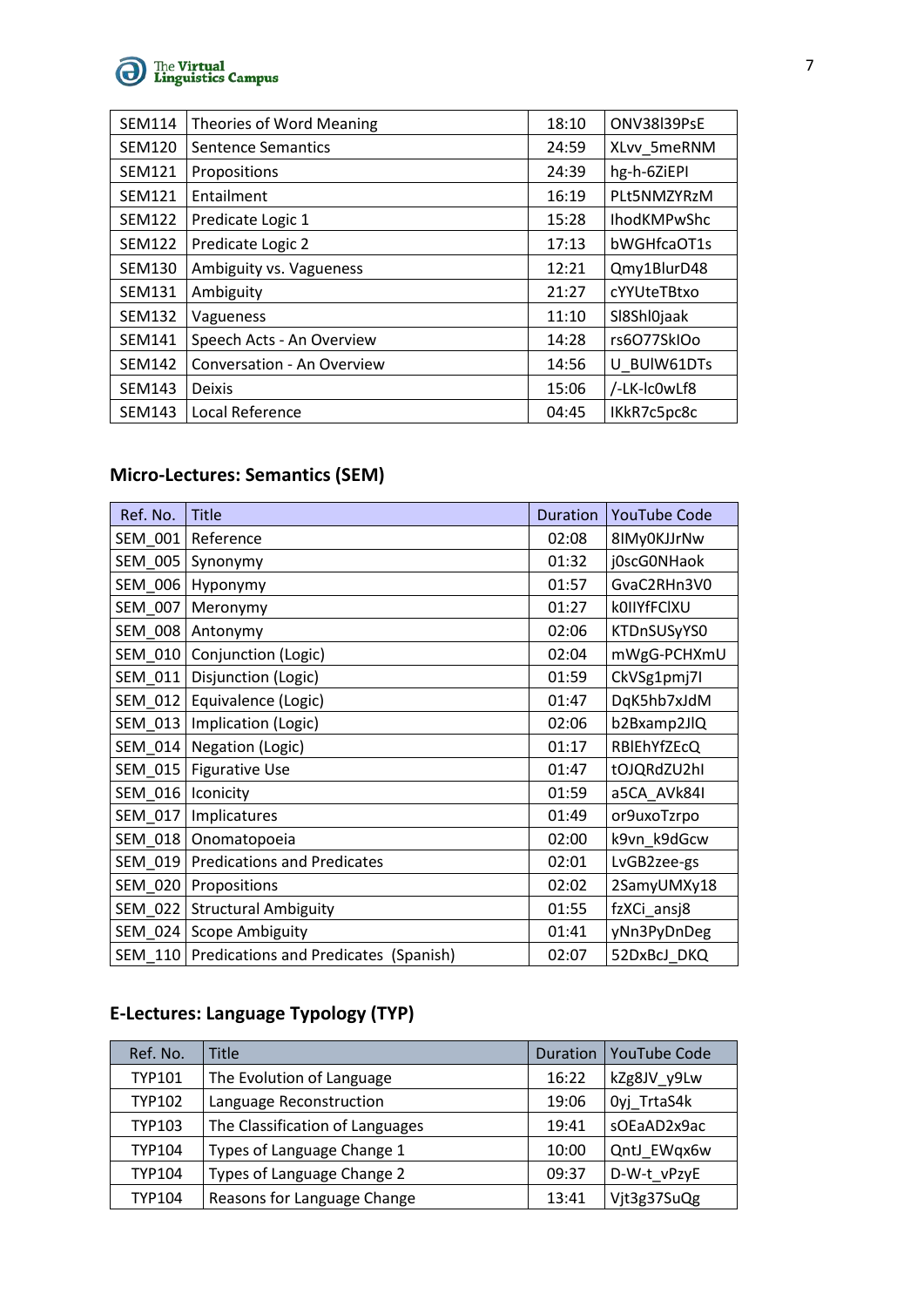

| <b>TYP105</b> | <b>Structural Typology</b>            | 19:19 | Ka5oH7gHOlw  |
|---------------|---------------------------------------|-------|--------------|
| <b>TYP106</b> | Morphological Change                  | 07:38 | 9Nuhz81JRug  |
| <b>TYP108</b> | Word Order                            | 20:22 | IHacpFB2kK4  |
| <b>TYP109</b> | Case                                  | 19:54 | aEITWQU2BA4  |
| TYP111        | Language Universals                   | 19:02 | 9nLL9CVGGM4  |
| <b>TYP112</b> | Language Contact                      | 16:35 | /-6qiGbuPp60 |
| <b>TYP113</b> | Language Endangerment                 | 15:32 | 9PnKbGydwvY  |
| <b>TYP121</b> | <b>Typological Changes in English</b> | 17:22 | nADBWs9Pj1I  |

## **E-Lectures: Psycholinguistics (PSY)**

| Ref. No.      | Title                                   | Duration | <b>YouTube Code</b> |
|---------------|-----------------------------------------|----------|---------------------|
| PSY101        | Psycholinguistics - An Overview         | 10:03    | VOCX_5jKJYI         |
| <b>PSY102</b> | Levels of Conversation                  | 12:22    | v0hjFrpQLlw         |
| <b>PSY103</b> | <b>Linguistic Encoding</b>              | 14:58    | C3Fwg1US0JA         |
| <b>PSY104</b> | Articulation and Control 1              | 11:25    | FuV6aYonhfc         |
| <b>PSY105</b> | <b>Articulation and Control 2</b>       | 15:00    | IEwoNvy7e8A         |
| <b>PSY106</b> | The Nature of the Input Signal 1        | 13:22    | ka3AA-BiZ7I         |
| <b>PSY107</b> | The Nature of the Input Signal 2        | 12:50    | Hf32nv8EhCk         |
| <b>PSY108</b> | Pre-Lexical Processing 1: Speech        | 13:20    | <b>USIgSFgzwww</b>  |
| <b>PSY109</b> | Pre-Lexical Processing 2: Written Input | 14:53    | nsK2CAtvggw         |
| <b>PSY110</b> | <b>Comprehension (Parsing)</b>          | 03:21    | mr8fzybs53c         |
| <b>PSY112</b> | The Mental Lexicon                      | 12:36    | x8HIAVTeGNk         |
| <b>PSY121</b> | Language Acquisition 1                  | 12:24    | prMGbLrbudA         |
| <b>PSY122</b> | Language Acquisition 2                  | 12:27    | 120ZGNGIPU          |
| <b>PSY123</b> | Language Acquisition 3                  | 12:10    | rWmjpAlEqN0         |

## **E-Lectures: Various (Sociolinguistics, Applied Linguistics)**

| Ref. No.      | <b>Title</b>                       | Duration | <b>YouTube Code</b> |
|---------------|------------------------------------|----------|---------------------|
| <b>LIN101</b> | The Study of Language              | 13:44    | Gog qlKojTU         |
| HLT001        | Human Language Technologies        | 17:08    | FyVa0qs9OHY         |
| APL110        | Forensic Linguistics - An Overview | 12:00    | n4wZ-O f5ds         |
| APL111        | Clinical Linguistics - An Overview | 17:53    | CxumQ4Mdy8I         |
| SOC101        | Language, Dialect, Variety         | 12:31    | ji6vURnWfrk         |
| SOC102        | <b>Dialect Surveys</b>             | 15:00    | DwYDnPGuL4g         |
| SOC103        | The Indirect Method Exemplified    | 17:26    | Dmi92LtvJz8         |
| SOC104        | The Spread of English              | 11:17    | KrsQmIVYrdg         |

### **Micro-Lectures: Varieties of English (VAR)**

| Ref. No.       | Title                   | <b>Duration</b> | l YouTube Code |
|----------------|-------------------------|-----------------|----------------|
| VAR 010        | American Indian English | 02:20           | Svu Fwhuu7I    |
|                | VAR 011   Cajun English | 01:33           | gtXTIFCMh0Q    |
| <b>VAR 012</b> | Canadian Raising        | 01:37           | l Zw4Btzo7 3M  |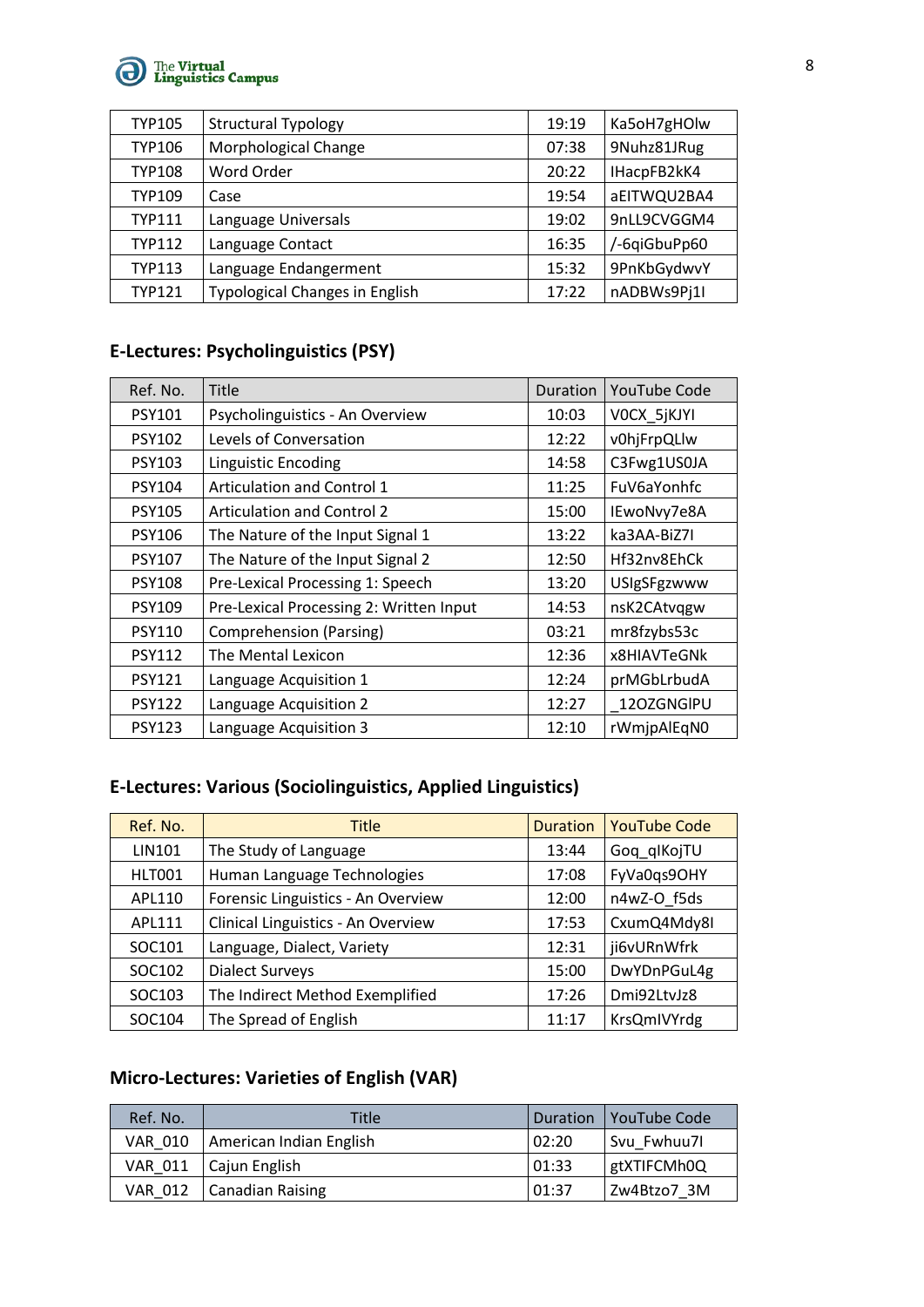

| <b>VAR 013</b> | Canadian Shift                     | 01:21 | D1RE10l9-6I        |
|----------------|------------------------------------|-------|--------------------|
| <b>VAR 014</b> | Chicano English                    | 01:34 | EHgfhAHdqm4        |
| VAR_015        | Cockney (English)                  | 01:37 | 19ugCTpSs6U        |
| VAR_016        | <b>Cockney Rhyming Slang</b>       | 01:16 | OFQed-CCPwY        |
| VAR_017        | <b>Estuary English</b>             | 01:38 | qFXvafXsull        |
| <b>VAR 018</b> | <b>General American (English)</b>  | 01:17 | TqYXsK3oYRw        |
| VAR_019        | Geordie English                    | 01:39 | nryekTk0IoA        |
| <b>VAR 020</b> | Irish English                      | 01:29 | zH472v3vKbw        |
| VAR_021        | Jamaican Creole                    | 02:02 | qvt_4fgCAQk        |
| <b>VAR 022</b> | North American English             | 01:37 | k6uQC7DZF8k        |
| <b>VAR 023</b> | <b>Received Pronunciation (RP)</b> | 01:25 | tGjLpQPIKQQ        |
| VAR_024        | Scottish English                   | 01:38 | dO_KLKp_6Ss        |
| <b>VAR 025</b> | The California Shift               | 01:21 | VyOfPKVjUoA        |
| <b>VAR_026</b> | The Low Back Merger                | 01:33 | <b>UEEIUbMWECQ</b> |
| <b>VAR 027</b> | The Northern Cities Shift (NCS)    | 01:23 | 0TVBBQ1d2NU        |
| <b>VAR 028</b> | The Southern Drawl                 | 01:41 | F5CVau2RjD0        |
| <b>VAR 029</b> | The Southern Shift                 | 01:00 | Ssq-AzM6zg         |

#### **Micro-Lectures: Sociolinguistics (SOC)**

| Ref. No. | <b>Title</b>            |        | Duration   YouTube Code |
|----------|-------------------------|--------|-------------------------|
|          | SOC 010   Lingua Franca | 101:47 | TW-aBxnnkzg             |

#### **Micro-Lectures: Heroic Failures in Language Use**

| Ref. No.     | <b>Title</b>                          | Duration | <b>YouTube Code</b> |
|--------------|---------------------------------------|----------|---------------------|
| <b>HF000</b> | <b>Heroic Failures: Overview</b>      | 01:49    | ktUcJ7GdJoQ         |
| <b>HF001</b> | <b>Heroic Failures: Deixis</b>        | 00:46    | T1g08mMm4G0         |
| <b>HF002</b> | <b>Heroic Failures: Tonicity</b>      | 00:35    | aQPCfmF3GJg         |
| <b>HF003</b> | <b>Heroic Failures: Ambiguity</b>     | 00:35    | u6m-RsB8GRM         |
| <b>HF004</b> | <b>Heroic Failures: Tonal Effects</b> | 00:33    | mgZ71mr9I6E         |
| <b>HF005</b> | <b>Heroic Failures: Implicatures</b>  | 00:40    | 4XPMTyivWDE         |
| <b>HF006</b> | Heroic Failures: Maxim of Quantity    | 00:31    | IROjQLWO12U         |
| <b>HF008</b> | <b>Heroic Failures: Ambiguity</b>     | 00:39    | DOAu4ZISVGM         |
| <b>HF009</b> | Heroic Failures: Maxim of Quantity    | 00:51    | HUKPa7q27Jo         |
| HF011        | Heroic Failures: Speech Acts          | 00:48    | oZ_Qi_sDTlY         |
| HF012        | <b>Heroic Failures: Implicatures</b>  | 00:46    | -MXal55J5yU         |

### **Micro-Lectures: English as a Foreign Language (EFL)**

Remedial Strategies for German EFL Learners

| Ref. No. | Title                  | Duration | l YouTube Code |
|----------|------------------------|----------|----------------|
| EFL100   | <b>Final Devoicing</b> | 02:47    | PVxZMgaWLy0    |
| EFL101   | <b>Onset Devoicing</b> | 02:36    | TY8hbxSjzBM    |
| EFL102   | Schwa Lowering         | 02:43    | j9QWN0mQcN4    |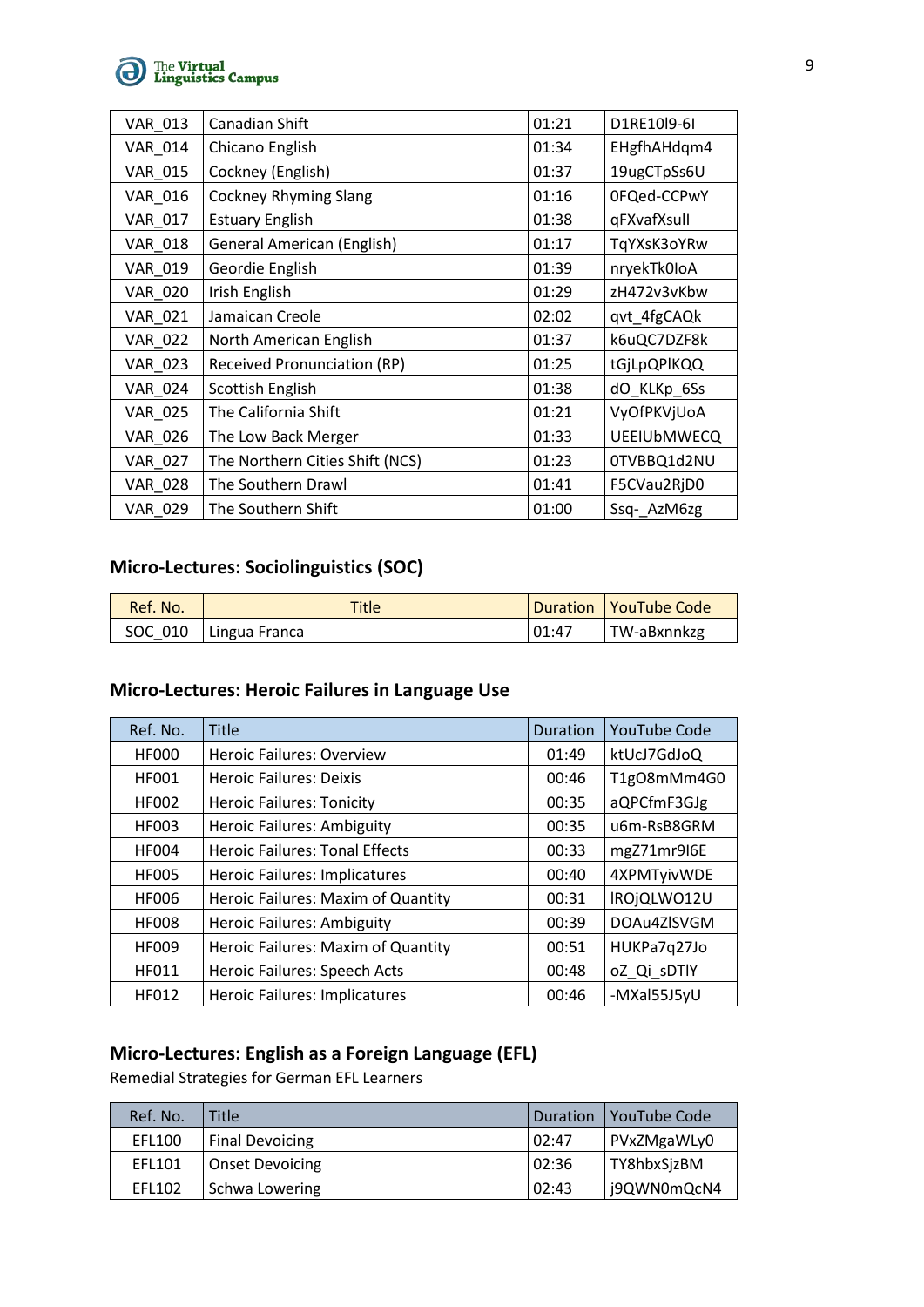

| EFL103        | The Labio-Velar Approximant | 02:04 | TY8hbxSjzBM  |
|---------------|-----------------------------|-------|--------------|
| EFL104        | $[v]$ vs. $[w]$             | 02:59 | /-8aliZA9Bxs |
| EFL105        | The Dark "L"                | 03:01 | /-7IEV858vVc |
| EFL106        | Initial "S"                 | 02:49 | P27k8Yf6lv8  |
| EFL107        | Initial "TSCH"              | 02:18 | iQPoMC3Qw0w  |
| <b>EFL108</b> | The Dental Fricatives       | 04:52 | TY8hbxSjzBM  |

# **E-Lectures: History of English**

| Ref. No.      | <b>Title</b>                         | Duration | <b>YouTube Code</b> |
|---------------|--------------------------------------|----------|---------------------|
| <b>HIS101</b> | From IE to OE                        | 20:58    | DlercYYY_VA         |
| <b>HIS110</b> | The History of English - An Overview | 13:56    | Oz8tEPXI25A         |
| <b>HIS120</b> | The OE Period                        | 21:09    | sqRukG4inPY         |
| <b>HIS121</b> | The Sound System of OE               | 18:35    | x2fd22bXool         |
| <b>HIS122</b> | OE Morphology                        | 18:22    | T_yEa7tlbGA         |
| <b>HIS123</b> | OE Syntax                            | 16:23    | Un2uBX8ayUI         |
| <b>HIS130</b> | The ME Period                        | 14:09    | vLFihdWwmfw         |
| <b>HIS131</b> | The Sound System of ME               | 21:19    | GFmtn3OZsQ          |
| <b>HIS132</b> | <b>ME Morphology</b>                 | 12:26    | Cx_X8gYWtAQ         |
| <b>HIS133</b> | ME Syntax                            | 15:44    | 3oq3x3oqjqY         |
| <b>HIS140</b> | The EmnE Period                      | 13:42    | bciUXRAUpHk         |
| <b>HIS141</b> | The Sound System of EMnE             | 18:54    | pWTFcUZVAlY         |
| <b>HIS142</b> | <b>EMnE Morphology</b>               | 12:01    | RaDd2f40hV4         |
| <b>HIS143</b> | <b>EMnE Syntax</b>                   | 15:11    | JzA-QDGKR2w         |
| <b>HIS150</b> | <b>Towards PDE</b>                   | 16:43    | rJYZq4DMBAA         |